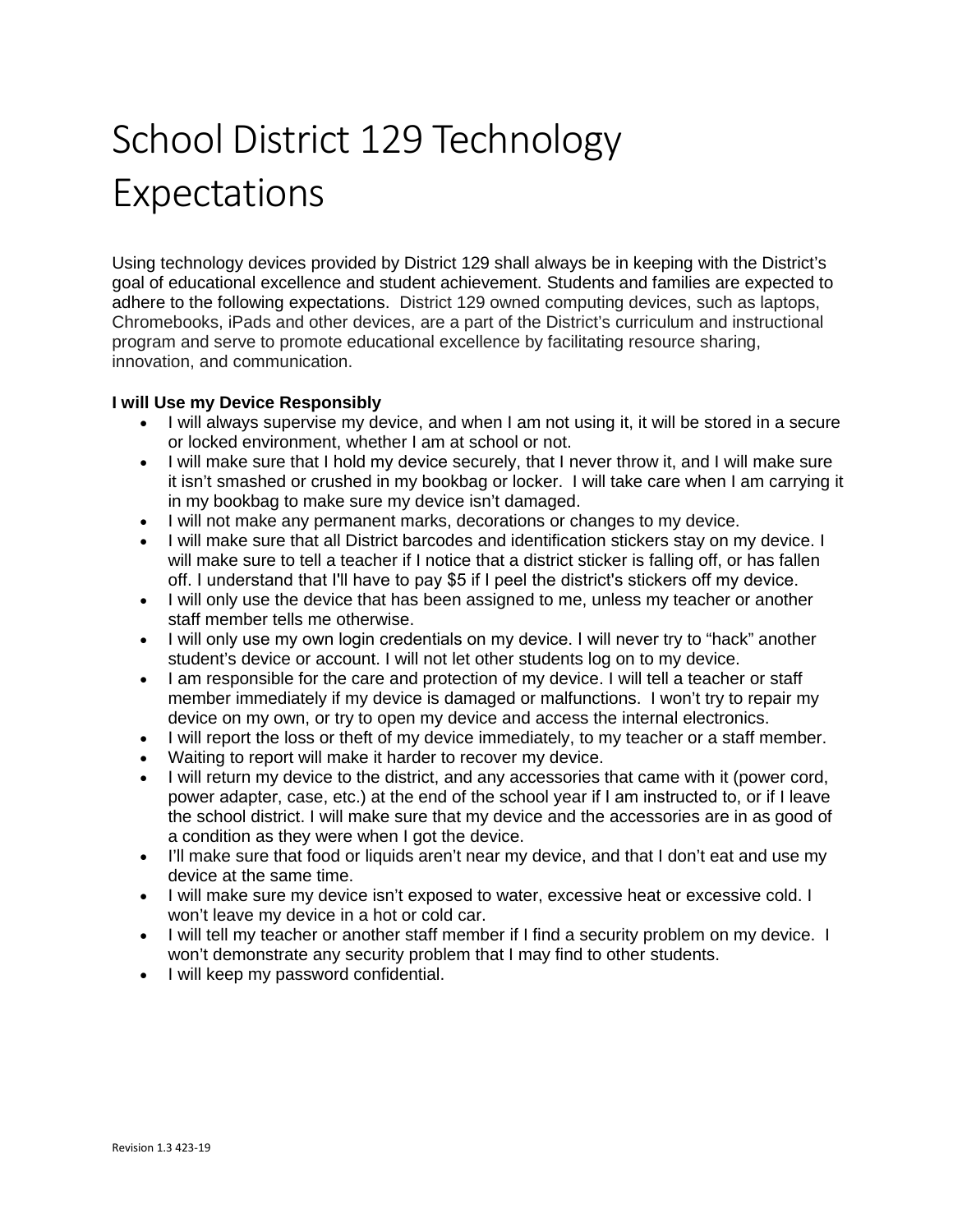#### **I will be Safe**

- *I will only access websites that are appropriate and student-safe. I will remember that my family and District staff can see what websites and applications I am using or accessing.*
- My parent or guardian will be responsible for my use of a District device when I am using it at home, to ensure that I am protected from potentially dangerous or inappropriate content.
- I will follow the guidelines in this document, as well as those in the Acceptable Use Policy, at all times.

# **I will be Productive**

- I will come to school each day with my device fully charged.
- When I am in class, I will make sure that I only access sites or use applications as approved by my teacher.
- I will make sure that I am not using my device to engage in academically dishonest behavior, as defined in the Student's Rights and Responsibilities handbook.
- I will make sure that I don't use my device to access, submit, post, publish, or display any defamatory, inaccurate, abusive, obscene, profane, sexually oriented, threatening, racially offensive, harassing, or illegal material. Disciplinary consequences will be assigned for contravention of these expectations, as well as any legal consequences based on the nature of the infraction.

#### **I will be Respectful**

- I will only use my device to engage in communication that promotes kind, respectful and civil interactions with teachers, students, parents or guardians, or other members of the community.
- I will make sure that I use good judgment when I use the camera and microphone on my device. I will make sure that others know when I am taking pictures, and that they approve of me taking pictures. I will make sure that I never use the camera or microphone in a bathroom or locker room.
- I will maintain the software on my device, and the software provided by the district on my device, and not try to "hack" or otherwise change my device.
- I will make sure that I use the district's network resources in an educationally appropriate way, and that I don't try to disable the district's network or other computing assets.
- I understand that my device doesn't belong to me, it belongs District 129. I know that my teacher(s) or district staff members have the right to inspect my device at any time, and that nothing on my device should be considered private only to me.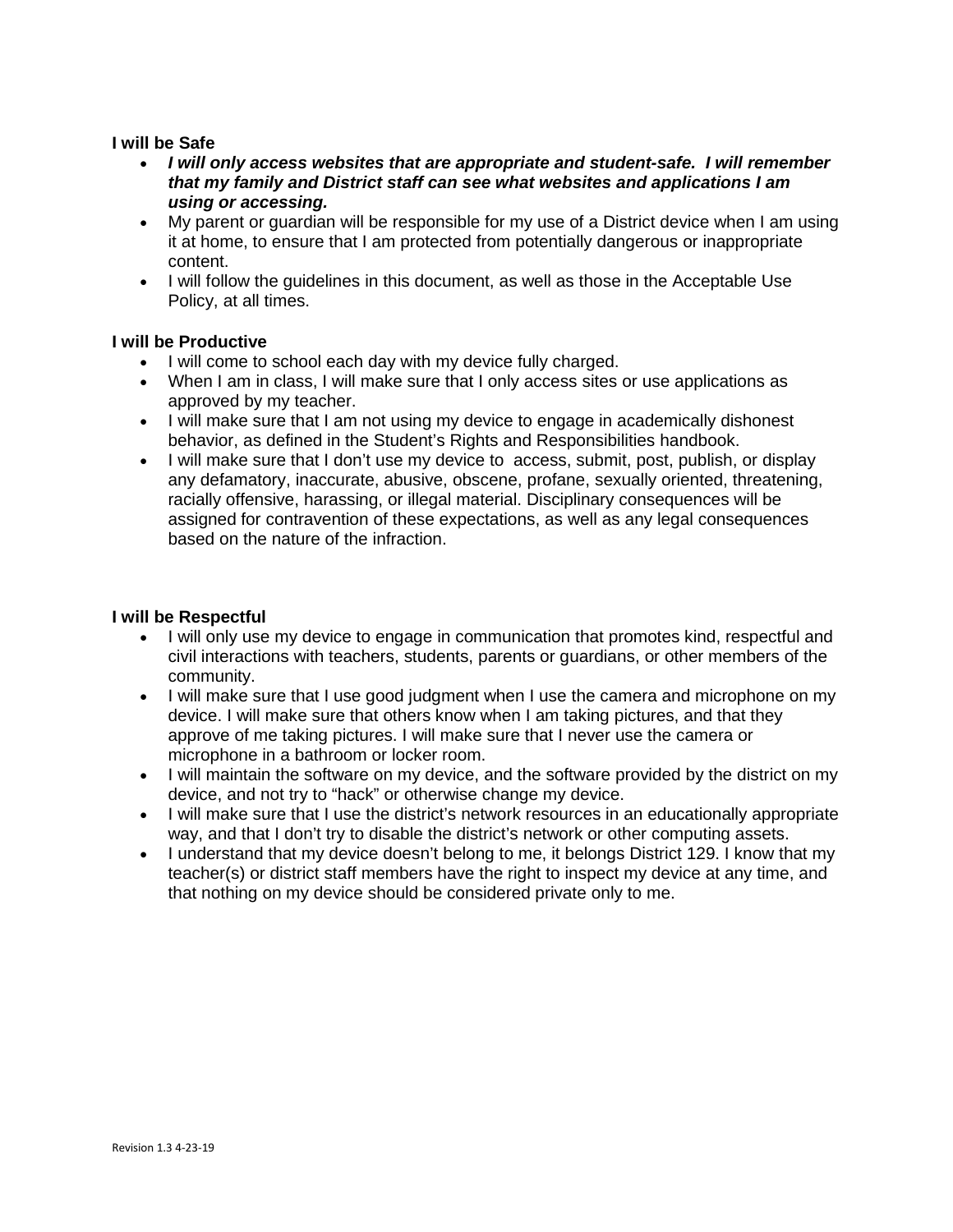# **My Family Will Be Financially Responsible for the Device**

- My family understands that while this device is being provided for my use at no charge to me, it is the property of School District 129.
- My family and I understand that we are responsible for damages to the device I am using, no matter when it occurs. My family and I also understand that we are also responsible if I lose the device, no matter where the loss occurs.
- My family and I also understand that, if my device is damaged, we may be responsible for the cost of the repairs
- My family understands that we must file a police report in the event of theft, and that we are responsible for replacing the device if it is not recovered.
- My family and I understand that the school district will be the only party that facilitates repairs to the device I am using, and that we should not present the device to any third parties for repair, or attempt to repair the device ourselves.
- Students ceasing to attend schools in School District 129 are required to return their assigned device before their final day of attendance. If the device is not returned, District 129 will assess a full replacement charge and contact the authorities to further the District's efforts to recover the device.